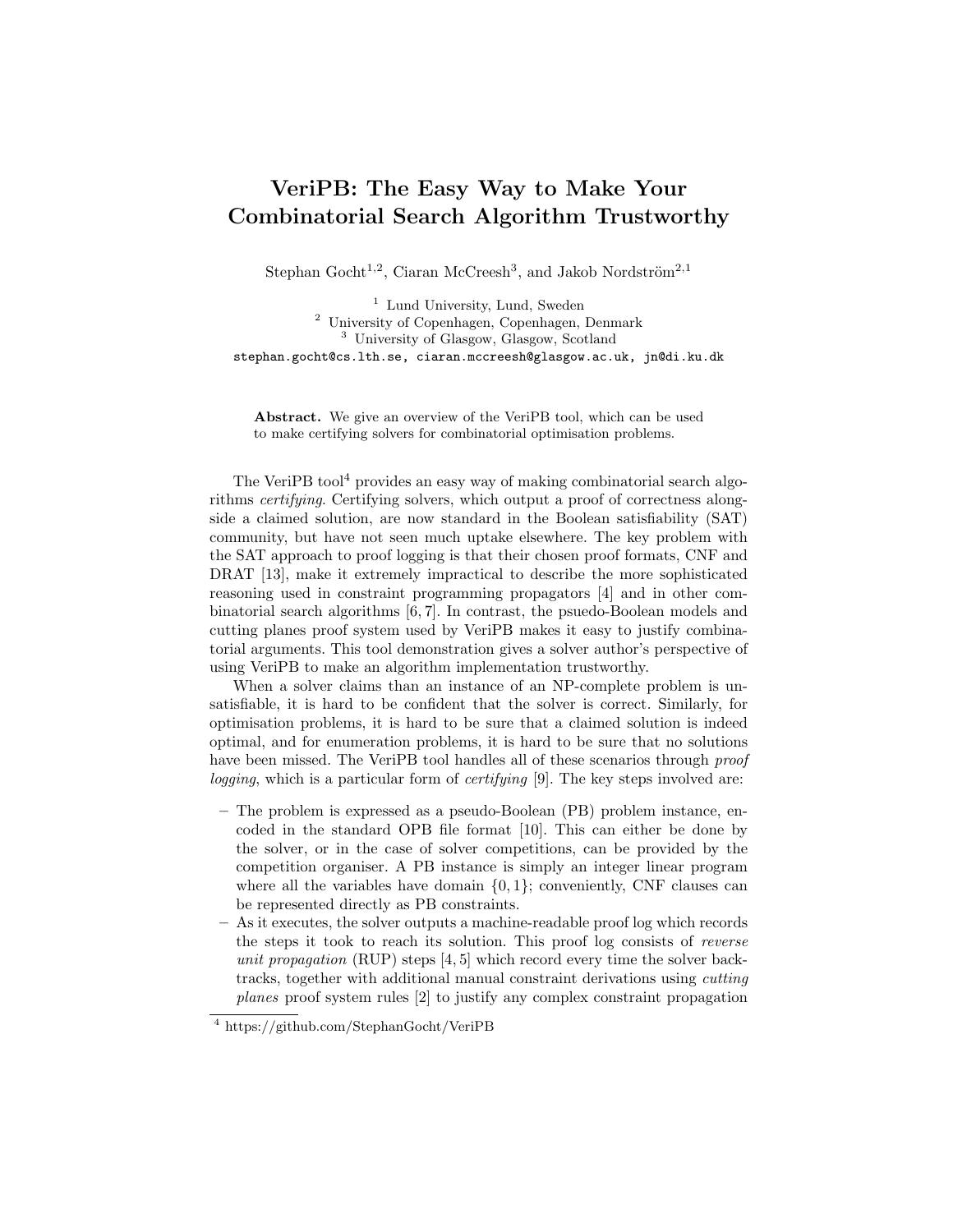## 2 Stephan Gocht, Ciaran McCreesh, and Jakob Nordström

or bounds; these manual derivations are used to ensure that all inferences performed by the solver can be reflected inside the verifier just through using unit propagation. For satisfiable, enumeration, and optimisation instances, this log also records solutions or new incumbents as they are found.

– A proof verifier such as VeriPB takes the OPB file and the proof log, and checks whether the proof is valid. A proof verifier is a very simple piece of software when compared to a typical solver, and so it is much easier to trust. In particular, the proof verifier can only carry out very simple inference steps and only as directed, and does not perform any search.

From the point of view of end users and solver authors, this approach has a number of advantages compared to full formal verification [3], and compared to earlier proof logging approaches [11–13], which together mean we now believe it is practical to pursue proof logging as the new "socially acceptable standard" for solver implementers.

Firstly, proof logs can be stored, and audited at a later date. It is even reasonably simple to implement an independent verifier, because the verifier does not need to understand constraint propagation or bounds. For example, because all-different reasoning can be justified compactly using cutting planes steps, the verifier can verify Hall set reasoning [4], without knowing what a Hall set is or how all-different propagation works. Similarly, the wide variety of bound and inference functions used in modern subgraph-finding algorithms [6, 7] can all be verified without the verifier having any knowledge of graphs.

Secondly, this form of proof logging is simple to implement inside solvers. For all of the examples we have tried so far  $[4, 6, 7]$ , it has taken much less time (between a factor of two and a factor of many hundreds) to implement proof logging in an existing solver than it took to implement the solver itself. This remained true even for non-experts. The key to this is RUP [4]: for search, the solver needs only output the trail every time it backtracks. Meanwhile, most constraint propagation steps do not require explicit proof derivations: RUP ensures that any inference steps which follow by integer bounds consistency [1] from the provided PB model (which for clausal constraints, is the same as unit propagation in SAT, but in general is more powerful) are handled implicitly. For more complex propagators or bounds functions, their behaviour must be justified, but this can be done without needing to consider the trail; furthermore, it is often easy to reuse justification templates between different algorithms and solvers.

Thirdly, the process is at least reasonably efficient. A particular goal has been to ensure that proof logs are, in some sense, not longer than the amount of work carried out by a solver. The cutting planes proof system appears to be particularly suitable here, being able to express a wide range of combinatorial arguments  $[4, 6, 7]$ . This would not be the case if we used, for example, the resolution proof system, which would require an exponential blowup for justifying Hall set reasoning [8, 11].

Fourthly, the process certifies solutions, rather than proving a solver correct. This is a mixed blessing. It does not guarantee that a solver will never produce an incorrect answer, but it does ensure that if an incorrect answer is ever produced